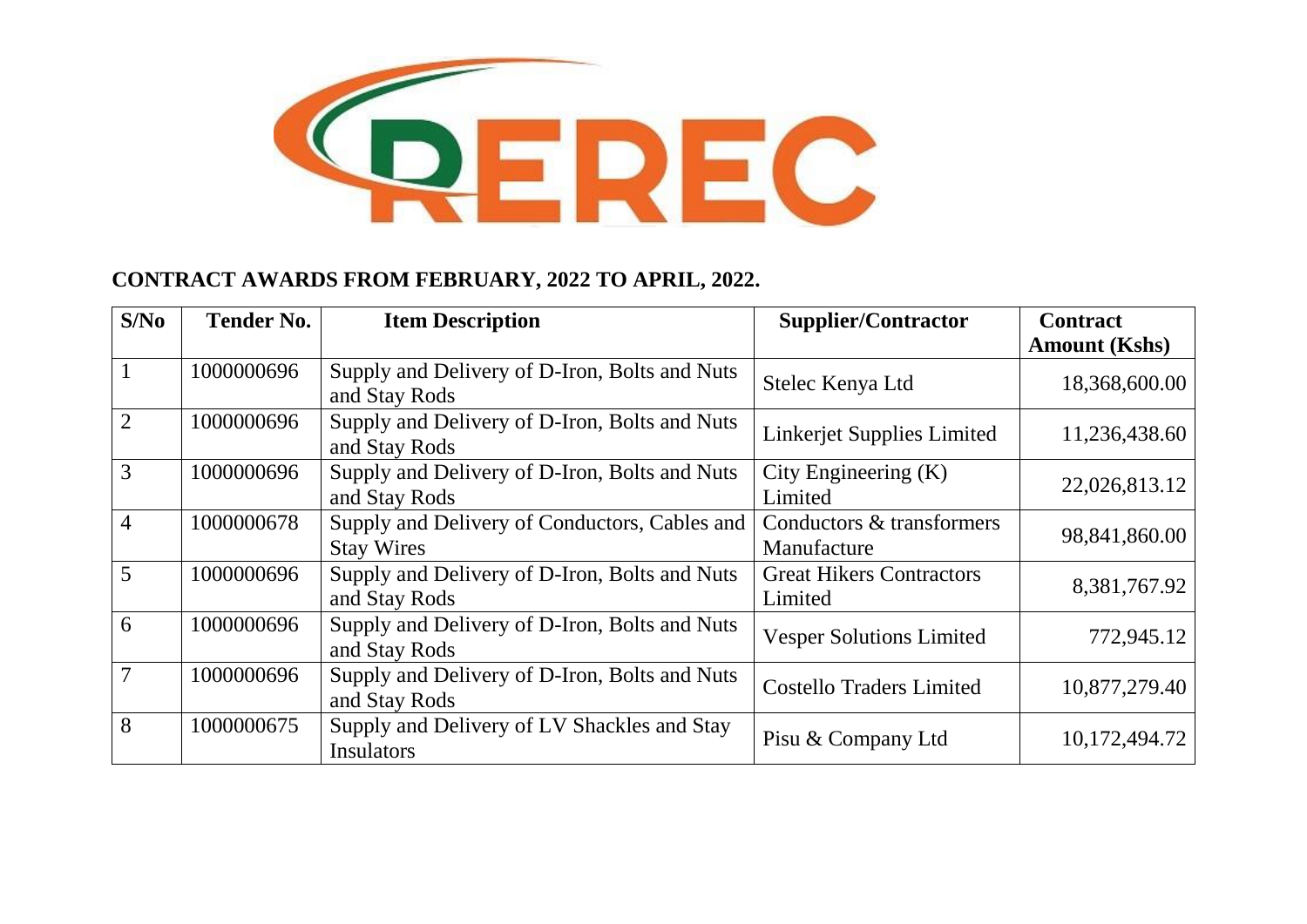| 9  | 1000000696 | Supply and Delivery of D-Iron, Bolts and Nuts<br>and Stay Rods                   | <b>Bid Consult Investments</b>                        | 21,068,400.00  |
|----|------------|----------------------------------------------------------------------------------|-------------------------------------------------------|----------------|
| 10 | 1000000678 | Supply and Delivery of Conductors, Cables and<br><b>Stay Wires</b>               | <b>East African Cables PLC</b>                        | 156,518,874.12 |
| 11 | 1000000678 | Supply and Delivery of Conductors, Cables and<br><b>Stay Wires</b>               | <b>Cable Connect Limited</b>                          | 249,977,824.92 |
| 12 | 1000000696 | Supply and Delivery of D-Iron, Bolts and Nuts<br>and Stay Rods                   | <b>Masyve International</b><br><b>Trading Company</b> | 14,050,500.00  |
| 13 | 1000000686 | Supply and Delivery of Stay Blocks                                               | <b>Blue Field Enterprises</b>                         | 3,273,886.00   |
| 14 | 1000000682 | Supply and Delivery of Steel Cross Arms,<br><b>Channels and Other line Items</b> | <b>Blue Field Enterprises</b>                         | 7,162,094.97   |
| 15 | 1000000682 | Supply and Delivery of Steel Cross Arms,<br><b>Channels and Other line Items</b> | <b>Tunae Limited</b>                                  | 12,439,846.38  |
| 16 | 1000000682 | Supply and Delivery of Steel Cross Arms,<br><b>Channels and Other line Items</b> | Alps Capital Limited                                  | 12,227,661.21  |
| 17 | 1000000682 | Supply and Delivery of Steel Cross Arms,<br><b>Channels and Other line Items</b> | Mopasi Limited                                        | 6,532,408.05   |
| 18 | 1000000682 | Supply and Delivery of Steel Cross Arms,<br><b>Channels and Other line Items</b> | Jitari Limited                                        | 12,662,269.59  |
| 19 | 1000000686 | Supply and Delivery of Concrete Stay Blocks                                      | Mopasi Limited                                        | 2,492,410.80   |
| 20 | 1000000686 | Supply and Delivery of Concrete Stay Blocks                                      | Jitari Limited                                        | 5,139,472.80   |
| 21 | 1000000682 | Supply and Delivery of Steel Cross Arms,<br><b>Channels and Other line Items</b> | <b>Qsols Investments</b>                              | 6,521,960.22   |
| 22 | 1000000686 | Supply and Delivery of Concrete Stay Blocks                                      | <b>Klenox General Merchants</b><br>Limited            | 4,914,386.40   |
| 23 | 1000000698 | <b>Supply of Treated Wooden Poles</b>                                            | <b>Cresta Investments Limited</b>                     | 21,314,304.00  |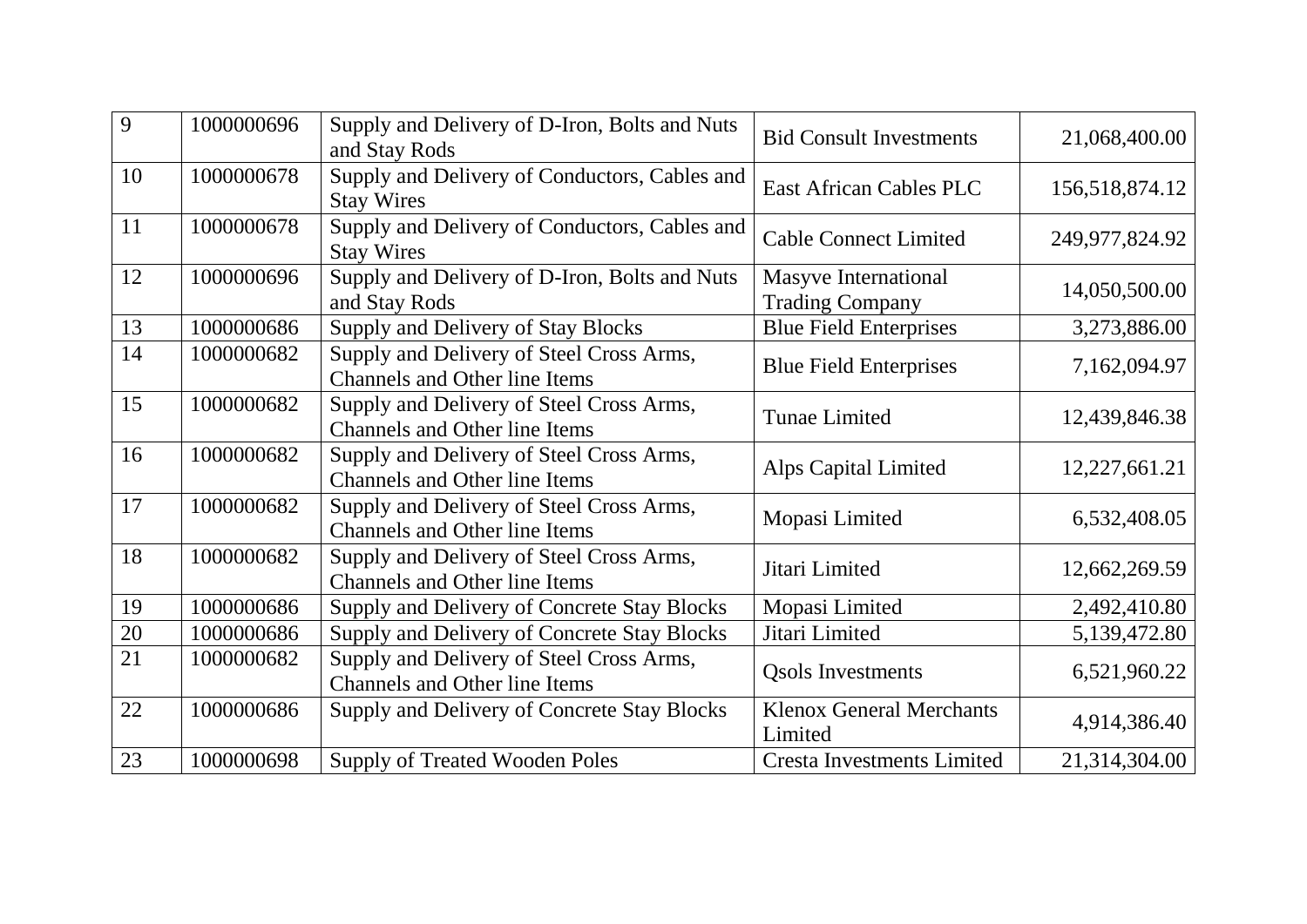

| 24 | 1000000682 | Supply of Cross Arms, Channels and Other<br>Line Items         | <b>Mashudu Supplies Limited</b>               | 12,499,707.60    |
|----|------------|----------------------------------------------------------------|-----------------------------------------------|------------------|
| 25 | 1000000672 | Supply of Cut Outs, Fuse Element $\&$<br><b>Overheads Fuse</b> | Ningowa Enterprises                           | 26, 175, 724. 65 |
| 26 | 1000000682 | Supply of Cross Arms, Channels and Other<br>Line Items         | Thian Energy Limited                          | 12,500,032.40    |
| 27 | 1000000694 | <b>Supply of Pre-Printed Stationery</b>                        | Kenya Literature Bureau                       | 1,332,840.00     |
| 28 | 1000000686 | <b>Supply of Concrete Stay Blocks</b>                          | Satimi Limited                                | 5,180,049.60     |
| 29 | 1000000675 | Supply of LV Shackle and Stay Insulators                       | Stelec Kenya Limited                          | 13,348,013.86    |
| 30 | 1000000698 | <b>Supply of Treated Wooden Poles</b>                          | <b>Panacol International</b><br>Limited       | 16,758,868.00    |
| 31 | 1000000698 | <b>Supply of Treated Wooden Poles</b>                          | Janwill Enterprises Limited                   | 19,517,000.00    |
| 32 | 1000000698 | <b>Supply of Treated Wooden Poles</b>                          | Kanab Poles & Posts                           | 20,305,700.00    |
| 33 | 1000000698 | <b>Supply of Treated Wooden Poles</b>                          | <b>Brookwood Limited</b>                      | 14,906,000.00    |
| 34 | 1000000698 | <b>Supply of Treated Wooden Poles</b>                          | <b>Samfort Logistics Limited</b>              | 19,430,340.00    |
| 35 | 1000000698 | <b>Supply of Treated Wooden Poles</b>                          | <b>Trucks City Ltd</b>                        | 32,101,460.00    |
| 36 | 1000000682 | Supply of Cross Arms, Channels and Other<br>Line Items         | Satimi Limited                                | 12,867,585.36    |
| 37 | 1000000698 | <b>Supply of Treated Wooden Poles</b>                          | <b>Gilgil Treatment Industries</b><br>Limited | 28,841,800.00    |
| 38 | 1000000682 | Supply of Cross Arms, Channels and Other<br>Line Items         | Zirconia Limited                              | 12,852,620.86    |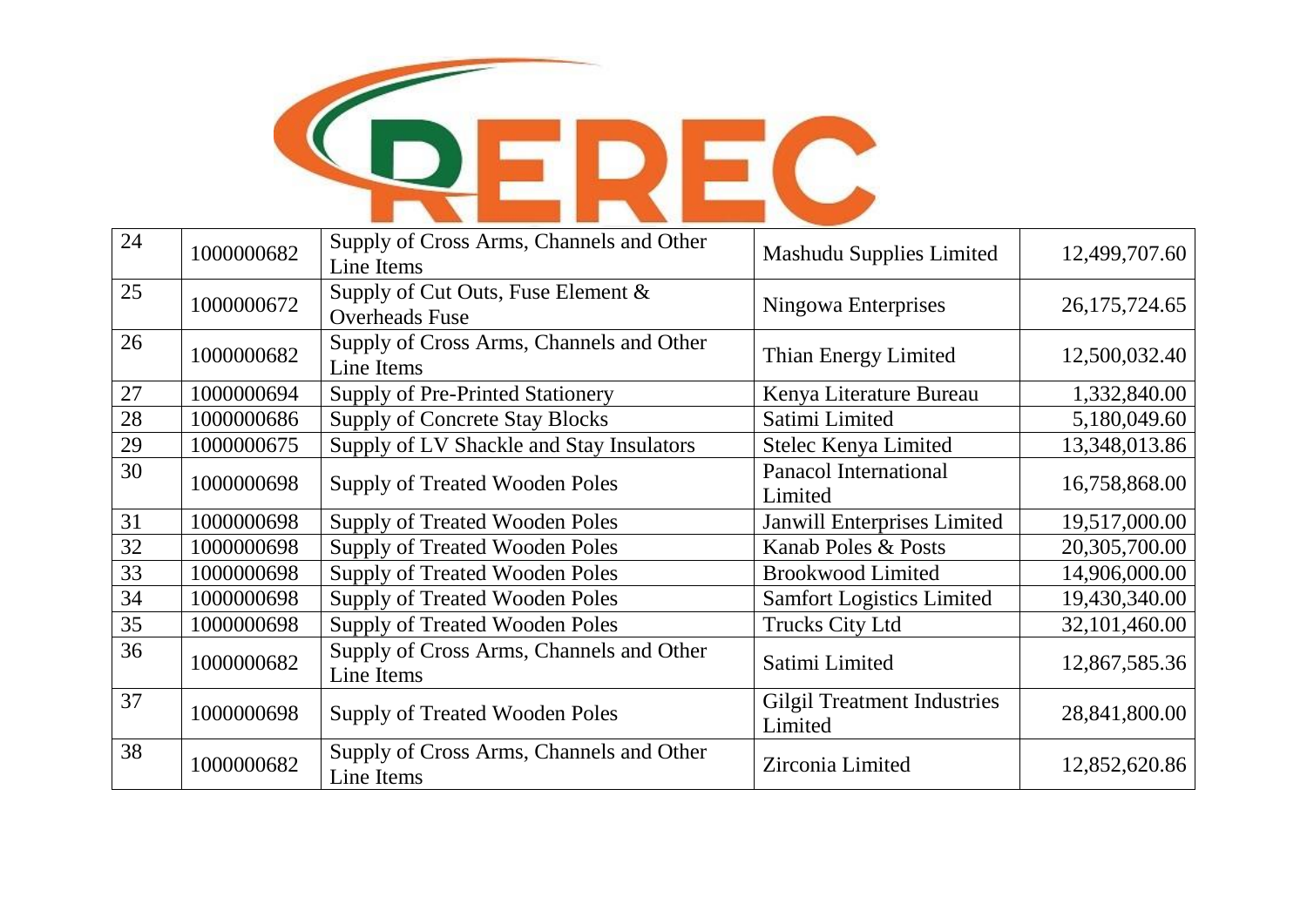| 39 | 1000000698 | <b>Supply of Treated Wooden Poles</b>                       | Line Enterprises Company<br>Limited         | 14,995,320.00 |
|----|------------|-------------------------------------------------------------|---------------------------------------------|---------------|
| 40 | 1000000780 | Supply of Conductors and Cables                             | <b>Casey Merchants Limited</b>              | 80,735,800.00 |
| 41 | 1000000682 | Supply of Cross Arms, Channels and Other<br>Line Items      | <b>Systotech Company</b><br>Limited         | 12,344,564.03 |
| 42 | 1000000698 | <b>Supply of Treated Wooden Poles</b>                       | <b>Timsales Limited</b>                     | 34,214,088.34 |
| 43 | 1000000688 | Supply of Overhead Line Fittings                            | Numeriqa Company<br>Limited                 | 27,892,363.03 |
| 44 | 1000000676 | Supply of 11KV & 33KV Composite Insulators                  | Universal Insulators Ltd                    | 70,466,608.00 |
| 45 | 1000000681 | Supply of Steel Crossarms, Channels and Other<br>Line Items | <b>City Engineering Works</b>               | 23,630,724.32 |
| 46 | 1000000698 | <b>Supply of Treated Wooden Poles</b>                       | <b>Olmachem Holdings</b><br>Limited         | 22,847,180.00 |
| 47 | 1000000683 | Supply of Steel Crossarms, Channels and Other<br>Line Items | Makasembo Enterprises                       | 27,844,923.07 |
| 48 | 1000000688 | Supply of Overhead Line Fittings                            | <b>Wengo Merchants</b>                      | 25,458,273.49 |
| 49 | 1000000780 | Supply of Conductors and Cables                             | <b>Harley Berry Limited</b>                 | 97,068,800.00 |
| 50 | 1000000686 | <b>Supply of Concrete Stay Blocks</b>                       | Kieti Kenya Limited                         | 5,427,338.40  |
| 51 | 1000000688 | Supply of Overhead Line Fittings                            | <b>Werand Limited</b>                       | 11,163,062.77 |
| 52 | 1000000688 | <b>Supply of Overhead Line Fittings</b>                     | <b>Fifthridge General Suppliers</b>         | 26,676,368.76 |
| 53 | 1000000679 | Supply of Conductors, Cables and Stay Wire                  | <b>Bimux Building Contractor</b><br>Limited | 18,352,215.00 |
| 54 | 1000000672 | Supply of Cut Outs, Fuse Element &<br><b>Overheads Fuse</b> | <b>Wengo Merchants</b>                      | 25,883,902.58 |
| 55 | 1000000688 | Supply of Overhead Line Fittings                            | Kyze Enterprises Limited                    | 28,866,932.62 |
| 56 | 1000000672 | Supply of Cut Outs, Fuse Element &<br><b>Overheads Fuse</b> | <b>Fifthridge General Suppliers</b>         | 25,862,802.16 |